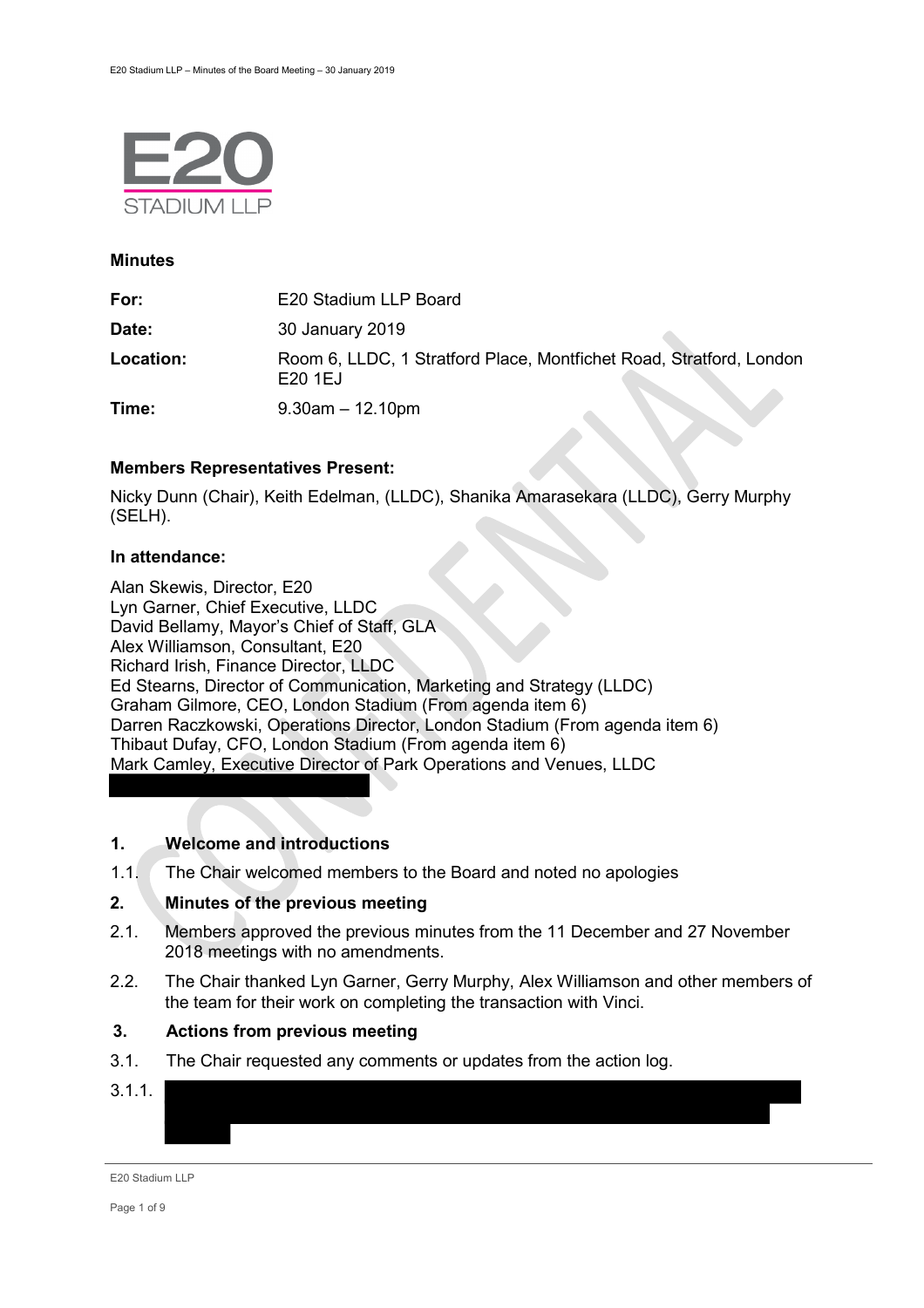- 3.1.2.
- 3.1.3. On action 18.4, Board were informed that eight Stadium/WHU bans occurred as a result of the 31 October incidents at the West Ham v Spurs match. Alan was asked to bring back to the Board an analysis of WHU bans vs other clubs.

#### **4. LS185 transaction update (agenda item 3)**

- 4.1. Alex Williamson informed the Board that the transaction with Vinci was now complete.
- 4.1.1. A Stadium Management Group (SMG) has now been set up which occurs weekly with senior members from LLDC, E20 and London Stadium. Lyn Garner, Gerry Murphy and Mark Camley will sit on the Stadium Management Group meeting.
- 4.1.2. Keith Edelman stated that any operator, whether it be E20 or a third party running the Stadium long term, needs to understand how a Stadium works for football Nicky Dunn agreed but also added that they also need to understand how a mixed-use venue operates alongside running football matches. The Board agreed with these statements.
- 4.1.3. An initial 90-day plan has been agreed and is being implemented. It will drive rapid integration of the teams, a more efficient operation and an environment better able to exploit the stadium's commercial opportunities.
- 4.1.4. Shanika Amarasekara requested confirmation that the Executive had looked at the 90 day workstreams to ensure all the correct headings had been covered.to include any changes required due to a public-sector company purchasing a private company. Alex Williamson assured the Board of the team's experience in acquisitions. However, further review could be undertaken.

## **Action: Alex Williamson to review the 90 day headings for completeness.**

4.1.5. The Board requested an update on the 90-day plan to be bought to the next Board meeting in March.

**Action – to add 90-day plan update to the 5 March Board agenda.**

## **5. Health &Safety (H&S, agenda item 4.1)**

- 5.1. Mark Camley introduced the H&S paper to the Board and informed them of the work Trivandi have been undertaking.
- 5.1.1.
- 5.1.2. Lyn Garner requested a written breakdown and understanding of the roles and escalation procedures for stadium events.

#### **Action – Mark Camley to provide Lyn Garner with a summary of roles and escalation procedures on event days.**

5.1.3. The Board noted good progress, and that they needed to be assured on H&S issues. The Board required comfort that H&S issues are being addressed and worked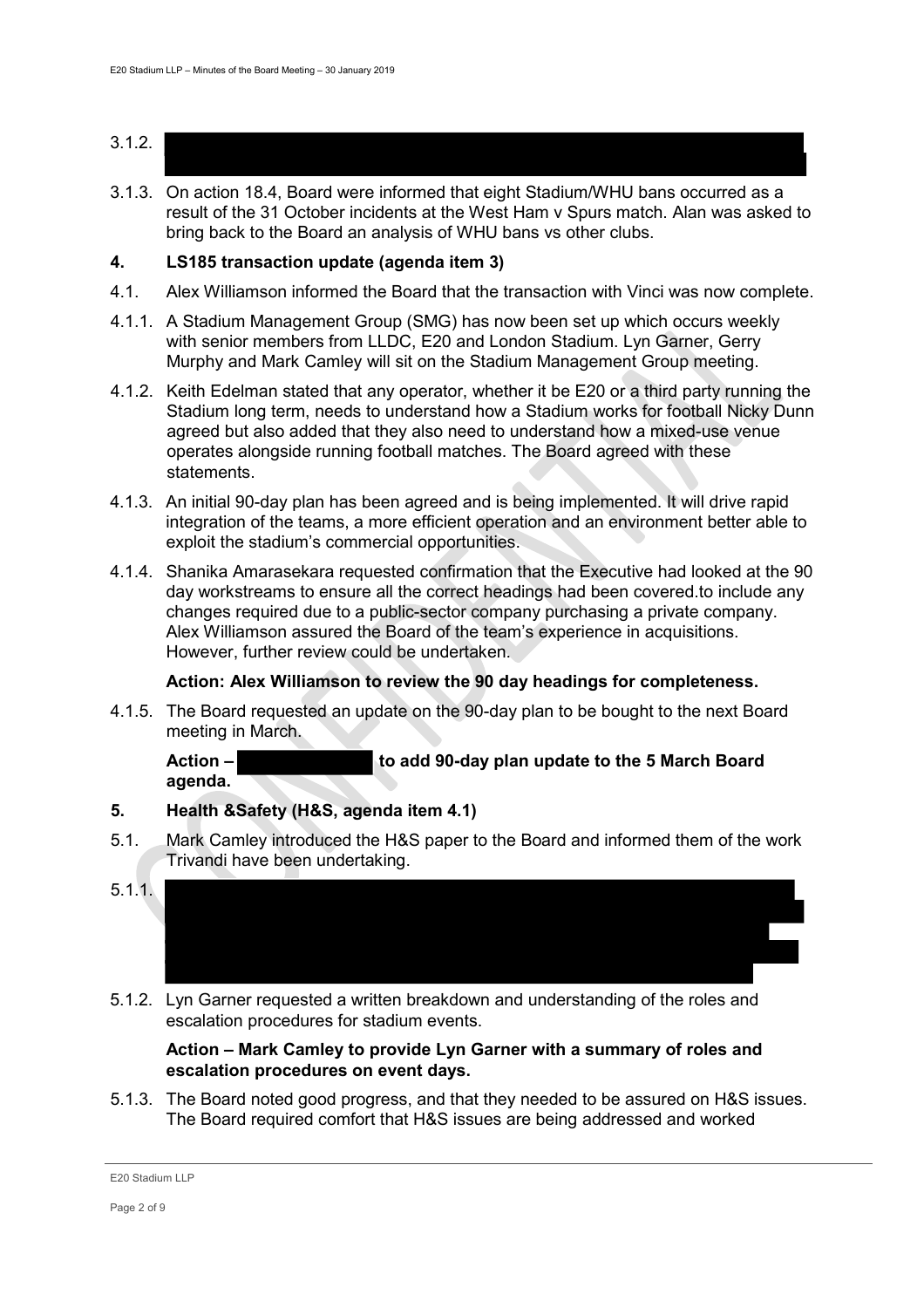through in a timely fashion. An update must be provided at every Board meeting going forward.

5.1.4.

**Action – Mark Camley to provide an update on Trivandi work at the next meeting.**

5.1.5. After a lengthy discussion, the Board noted the report, and confirmed H&S should be a standing item at the top of the agenda.

**Action – Danielle Thomas to include H&S as a standing agenda item.**

## **6. MOPAC (agenda item 4.2)**

- 6.1. Alan Skewis introduced the MOPAC update paper to Board.
- 6.1.1. The Board noted the report, and that another tranche of information was to be received on 31 January 2019.

#### 6.1.2. **Governance and Delegations (agenda item 4.3)**

- 6.2. Alex Williamson introduced the paper to Board, asking Board to note the proposals. The overview included how delegations will work within the next 90 days.
- 6.2.1. The Board noted the overview, and agreed that a review of delegations and authorities should take place after the initial 90-day period.
- 6.2.2. Gerry Murphy informed the Board that LS185's budget and accounting process currently run on a calendar year end. By the end of March 2019, they will adjust to the LLDC year end (end March) meaning that LS185 will run a 15-month accounting period to 31 March 2019. The LLDC finance team will work closely with London Stadium on accounting and budgeting for the new 2019/20 financial year-end. and delegations and authorities will be updated at this point and represented to Board.
- 6.2.3. Shanika Amarasekara questioned why all the approvals come to Board for approval. Gerry Murphy explained it was an appropriate measure taken by the E20 Board at a time of financial uncertainty. Gerry Murphy explained that the proposal for 2019/20 was that E230 Board would approve a full year budget and that delegation within that budget be given to the LLDC Chief Executive – quarterly reviews of progress against budget would be brought to the E20 Board. This would streamline the process.
- 6.2.4. David Ballamy confirmed that the Mayor would approve a one year budget for 2019/20 for LLDC with a three year look ahead in March. A letter of financial support may be requested from LLDC to E20/London Stadium.

| 6.2.5. |  |  |
|--------|--|--|
|        |  |  |
|        |  |  |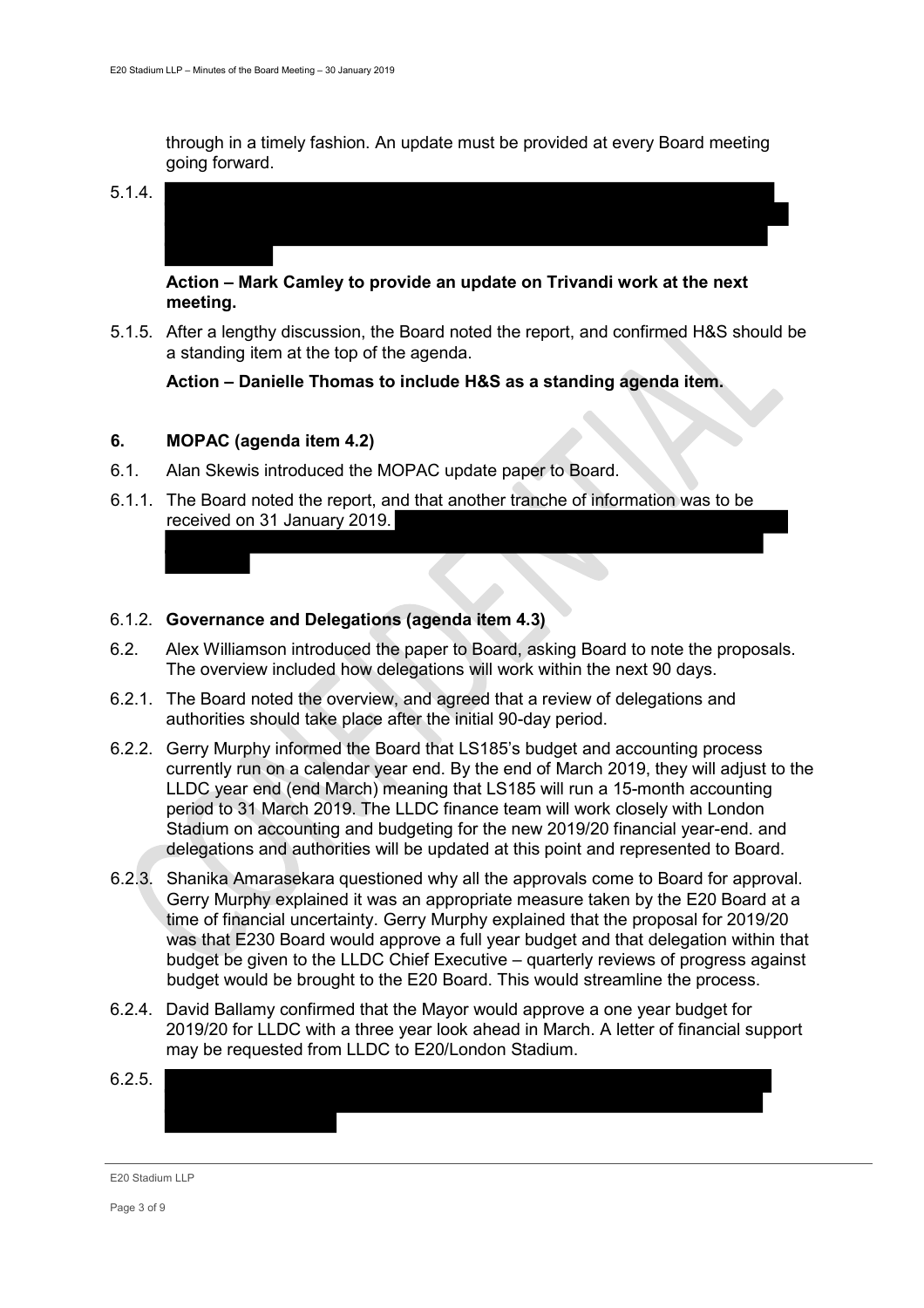6.2.6. The five-year plan was discussed briefly and it was proposed to revisit the plan following the post transaction work and bring a revised five-year plan back to Board.

**Action – to send the E20 Board minutes to (Osbourne Clarke)**

**Action – Gerry Murphy to review appropriate Osborne Clark support needed in future.** 

#### **7. Readiness Report (agenda item 4.4)**

7.1. The Board noted the report.

#### **8. Finance Update (agenda item 5)**

- 8.1. Richard Irish introduced the forecast update to Board.
- 8.1.1. Shanika Amarasekara requested that restructuring costs and legal costs are separated out when reporting figures.

## **Action –RI to separate restructuring costs and legal costs in future reports.**



- 8.1.4. The Legal fees are currently £0.8m more than budget, due largely to the excess seating capacity case with West Ham.
- 8.1.5. 8.1.6.

**Action – Lyn Garner to meet with A&O on the potential Concession Agreement claim.**

8.1.7. The Board agreed the following payments in item 5.1 –

| <b>Supplier</b>                 | <b>Description</b>                                   | <b>Value</b>              |
|---------------------------------|------------------------------------------------------|---------------------------|
|                                 |                                                      | $\mathbf f$ (excl<br>VAT) |
| <b>BT Conferencing</b>          | December 2018 charges                                | 78                        |
| Cintra HR & Payroll<br>Services | Payroll administration for January and February 2019 | 116                       |

E20 Stadium LLP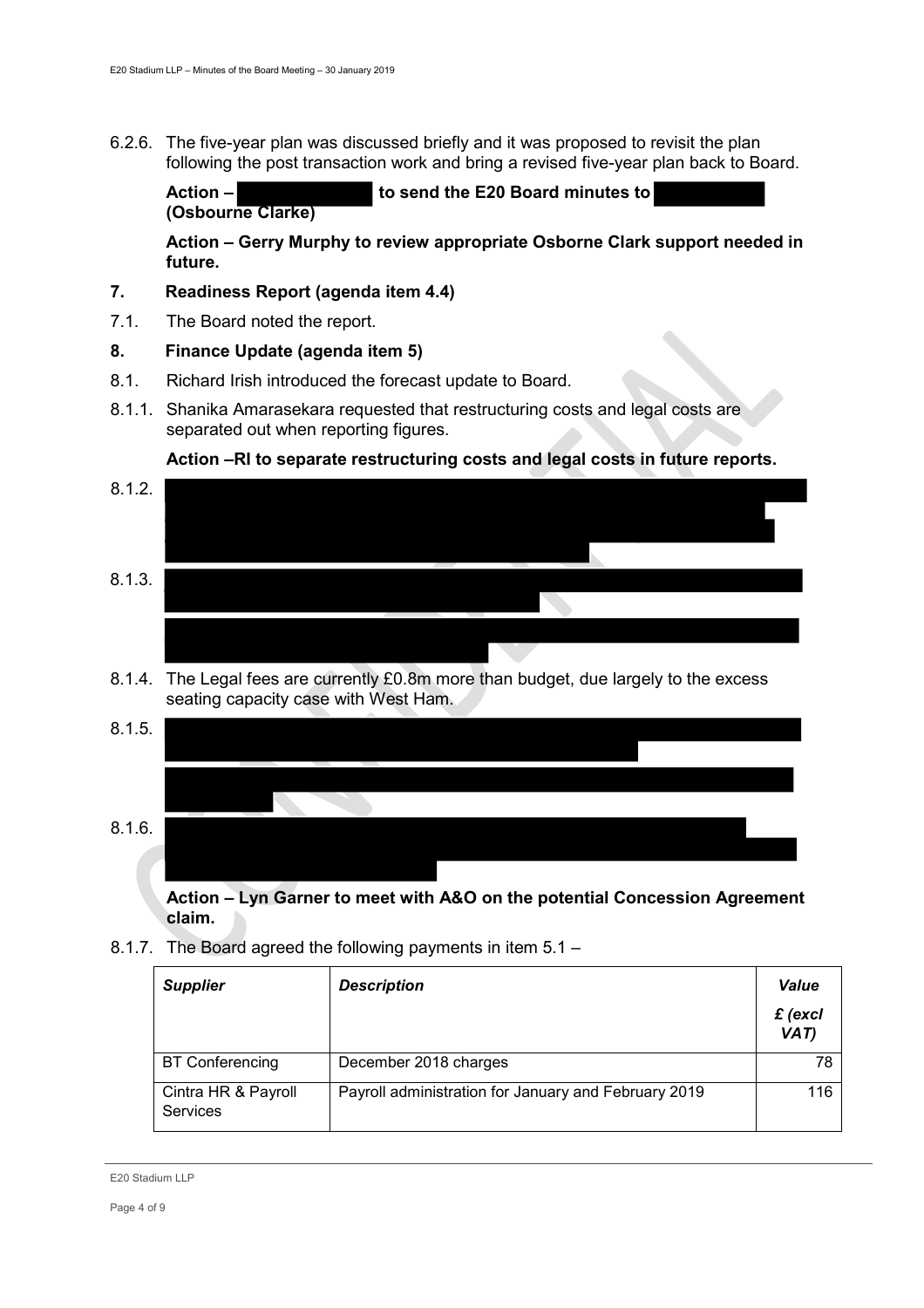| <b>Consumer Consulting</b><br>Co Ltd | Stadium consultant services for the three weeks from 11<br>February to 8 March 2019                                                             | 30,532  |
|--------------------------------------|-------------------------------------------------------------------------------------------------------------------------------------------------|---------|
| <b>KSS Design Group Ltd</b>          | Development of North and South stands                                                                                                           | 21,830  |
| NQ Legal                             | Legal work on, connected stadium LS185/O2 agreement.                                                                                            | 7,500   |
| <b>LLDC</b>                          | Estate Charge for 2018 (Jan to Dec)                                                                                                             | 339,133 |
| <b>LLDC</b>                          | Corporate Services recharge for December 2018                                                                                                   | 35,042  |
| <b>LLDC</b>                          | Gowling legal cost for December 2018                                                                                                            | 352,746 |
| <b>LLDC</b>                          | Atkins power supply study costs (evaluating private wire<br>electrical displacement to the Stadium from Engie surplus<br>electricity generated) | 163     |
| <b>LLDC</b>                          | MACE 2018 seating transition project management costs                                                                                           | 8,754   |
| <b>LS185</b>                         | Draught Beer expert site appraisal                                                                                                              | 25,875  |
| PHD                                  | Maintenance of seating for December 2018 and January<br>2019                                                                                    | 51,414  |
|                                      |                                                                                                                                                 |         |
| <b>Sub Total</b>                     |                                                                                                                                                 | 918,631 |
| Payroll                              | February 2019 staff costs (including tax and pension<br>payments)                                                                               |         |
| <b>Total</b>                         |                                                                                                                                                 | 933,331 |

# *Capital Expenditure.*

| <b>LLDC</b>      | Recharge of Transformation costs from Atkins on seating<br>defects warranty | 26,712 |
|------------------|-----------------------------------------------------------------------------|--------|
| <b>Sub Total</b> | <b>Transformation costs</b>                                                 | 26,712 |
| <b>LLDC</b>      | CCTV installation phase 1 costs                                             | 5,902  |
| <b>Sub Total</b> | <b>Capital costs</b>                                                        | 5,092  |
| <b>Total</b>     |                                                                             | 31,804 |

Graham Gilmore, Darren Raczkowski and Thibaut Dufay from London Stadium joined the meeting at this point.

The Chair welcomed them to the Board meeting and expressed optimism in having a joint approach and moving forward as one team.

# **9. Stadium Capital Projects Approvals, VenueAware and Draught Beer (agenda items 6, 6.1 and 6.2)**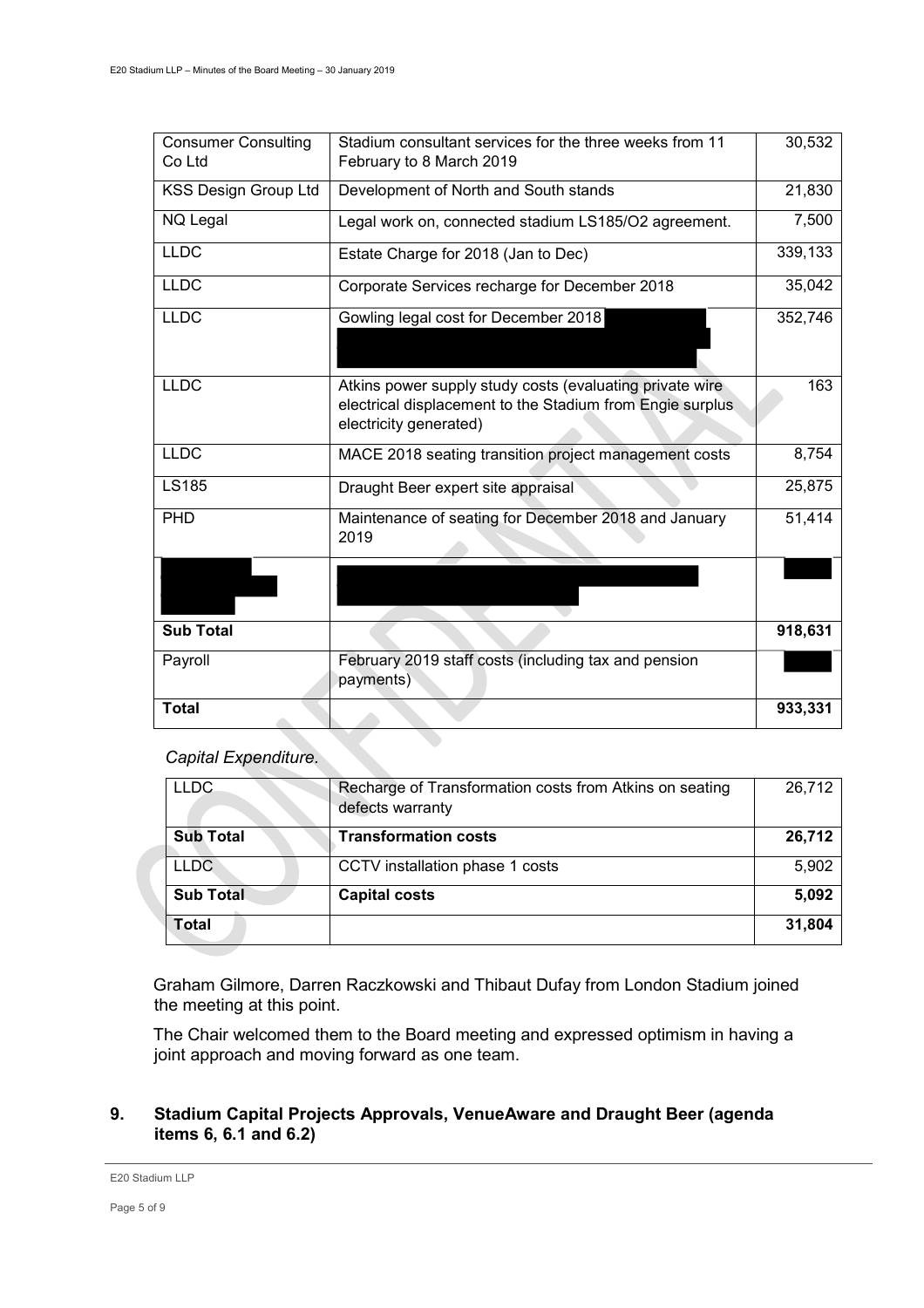- 9.1. Alan Skewis introduced the Board paper to members, who were asked to consider the 11 project recommendations.
- 9.1.1. VenueAware (agenda item 6.1): The Board concluded that London Stadium needed to check what license fee other clubs paid, and try to negotiate this fee down. It was noted that this may be in return for a 5-7-year contract.
- 9.1.2.
- 9.1.3. The Board approved the capital investment of the implement the VenueAware electronic steward accreditation system, subject to the LLDC Chief Executive being satisfied with the license fee terms and efficiencies resulting from improvements in the operations.
- 9.2. Safety control room: The Board noted and agreed that the safety control room needed to be Green Guide compliant. The Chair questioned if West Ham would have to contribute if the capacity increased. Alan Skewis confirmed the need to expand the space was not directly related to, and pre-dated the 60,000 capacity. Therefore, WHU were not liable.
- 9.2.1. The Board approved the investment of up to to improve the safety control room and the delegation to the LLDC Chief Executive to consider a further pitch facing extension after a period of monitoring.
- 9.3. 9.3.1. 9.3.2.
- 9.4. Hammer cage for the Community Track: The Board confirmed the need for a robust structure as the space was used as a school play area during the day.
- 9.4.1. The Board approved the purchase of up to £30,000 for the hammer cage.
- 9.5. Lower tier barrier implementation: The Board questioned the effectiveness, and why the lateral barriers were being tested in the London Stadium. Alan Skewis noted that lateral barriers were used at Wembley, and that the post Burnley and Spurs recommendations had identified they could act as a deterrent for pitch invaders, and save on steward costs. However, a trial was to test the concept and effectiveness before spending further funds to cover 381m around the stadium. The c.30m trial area would be in blocks 113 and 114.
- 9.5.1. Lyn Garner requested an evaluation of the spend to save case for the barriers before the trial commenced.

#### **Action – Alan Skewis to provide Lyn Garner a breakdown of potential spend to save on lateral barriers.**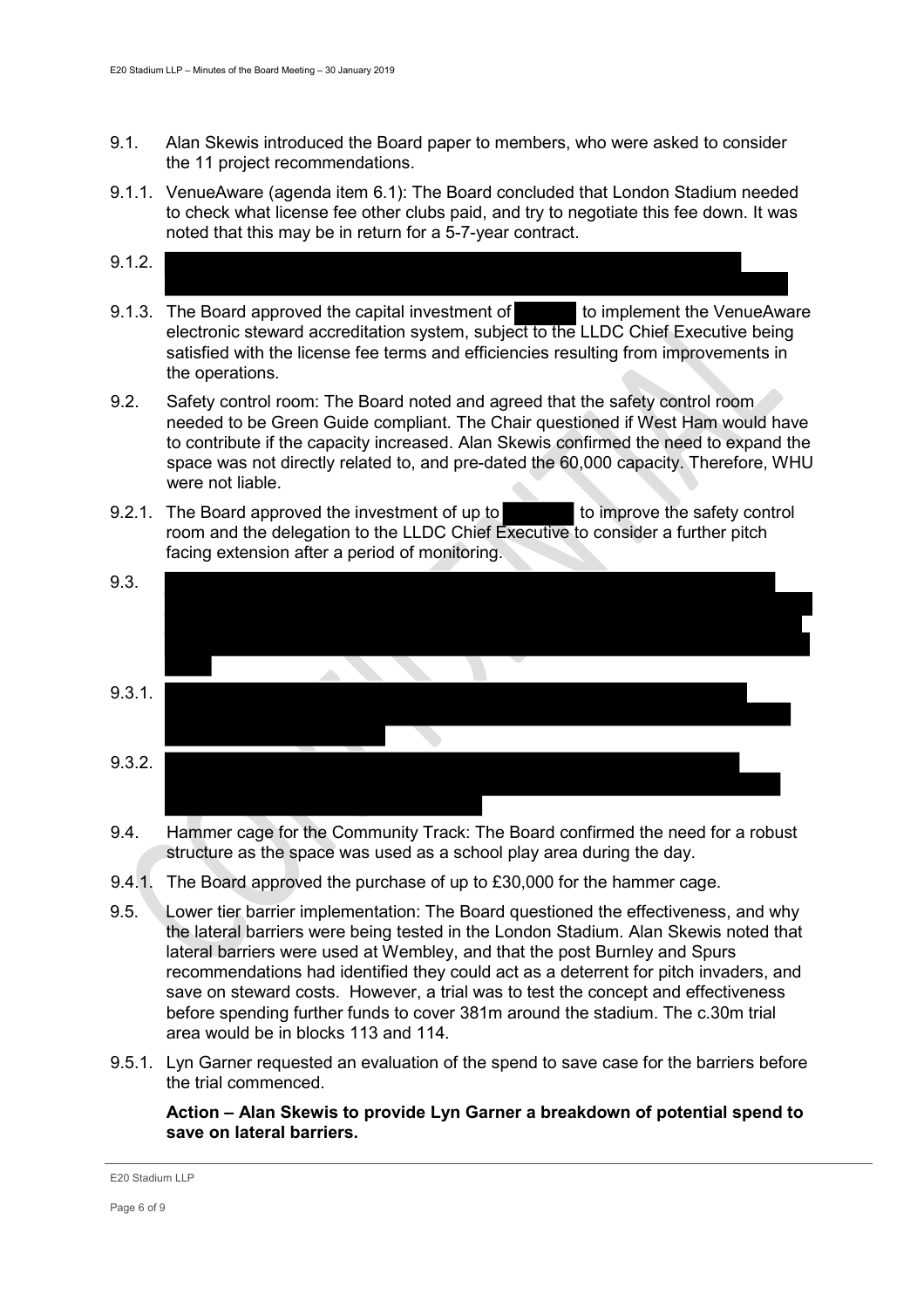9.5.2. The Chair requested Graham Gilmore speaks to Wembley to see if they would recommend them. She also noted that Wembley's ex Head of security had taken out a patent on their system

## **Action – Graham Gilmore to speak to Wembley regarding lateral barriers.**

- 9.5.3. The Board approved a delegation to Lyn Garner to make a decision on the lateral barriers trial.
- 9.6. Purchase of bridge marquees:
- 9.6.1. The Board approved up to the purchase bridge marquees.
- 9.6.2. Masguard Barriers. The Board approved the purchase of barriers up to
- 9.6.3. Lighting Project: The Board delegated on the lighting project currently being undertaken at the London Stadium to Lyn Garner.
- 9.7. Two items were bought to the Board for approval under lifecycle plan.
- 9.7.1. Second irrigation pump: The Board approved the spend of up to £11,000 towards the installation of this item.
- 9.7.2. Replacement Lighting ballast units: The London Stadium team explained that the drive for this spend is to ensure the required lighting is in place for MLB. They also explained that LED lights cannot be used as the whole system would need to be changed. This may come forward as part as part of an integrated lighting project.
- 9.7.3. The Board approved the spend of up to towards new ballast units.
- 9.8. Gerry Murphy noted that an efficient but robust procurement process needed to be run for capital spend, and that LLDC may provide resources to assist the Stadium team to achieve this.

#### 9.9. Alan Skewis introduced the paper to Board on draught beer

9.9.1. The Board approved the extension of the budget from to to to to implement permanent draught beer in the Londoner Lounges.

**Action – Alan Skewis to instruct draught beer works with London Stadium team.** 

## **10. Seating Transition (agenda item 7)**

- 10.1. Alan Skewis introduced the seating transition paper to the Board.
- 10.1.1. The Board noted the proposal to agree a fixed price with PHD for the 2019 transitions. The Board asked if agreeing a fixed price with PHD eliminates the risk for E20. It was noted that it transferred some, but not all, risk.

E20 Stadium LLP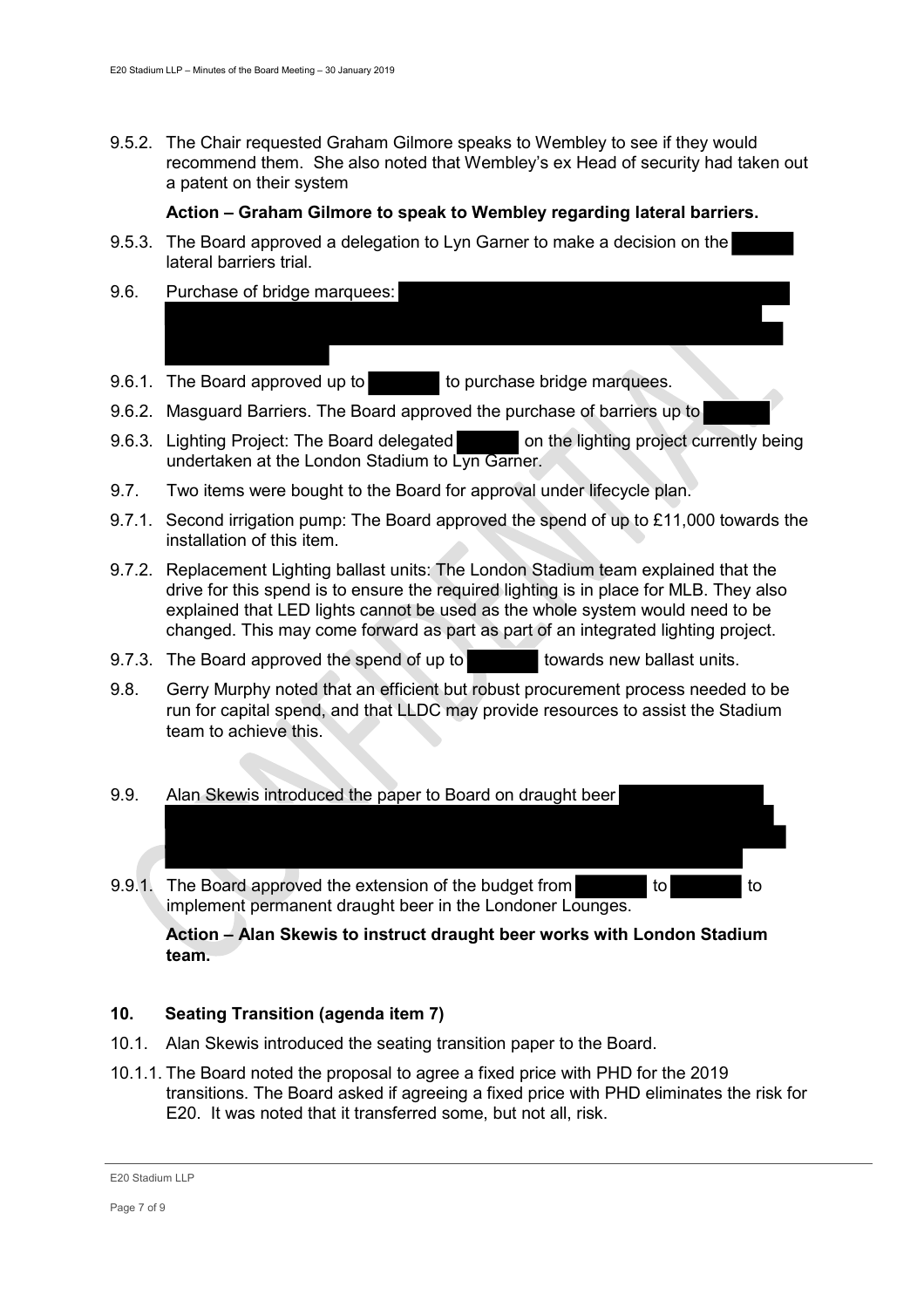

#### **11. Director/Operational Update (agenda item 8)**

- 11.1. Graham Gilmore introduced himself and the London Stadium team to the Board and gave an overview of what the London Stadium has successfully achieved to date, and what the challenges have been.
- 11.1.1. The key factor that Graham Gilmore focused on was Health and Safety at the Stadium and emphasised that this would always be the main priority.
- 11.1.2. Graham Gilmore expressed excitement about the 2019 events programme; how working as one team will make these events a greater success; especially collaborating with Mark Camley and his team on wider park events.
- 11.1.3. David Bellamy welcomed Graham Gilmore and his team to the "family" on behalf of the Mayor of London, and noted how MLB will create a great economic buzz for London. He also underlined the requirement for robust Health and Safety

## **12. UKA (agenda item 9)**

- 12.1. Lyn Garner informed the Board that Richard Bowker has stepped down as Chairman from UKA and an interim Chair will be implemented.
- 12.1.1. **13. AOB**
- 
- 13.1. Alex Williamson asked David Bellamy about the likely Mayor's narrative following E20's acquisition of LS185.
- 13.1.1. David Bellamy emphasised that the key short-term messages would be about the efficiencies and cost savings as well as the commercial improvements. Going forward importance would also be given to use the economic value to London and showing the Mayor that the Board is moving the stadium in the right direction.
- 13.1.2. The Board agreed to bring this back to Board and discuss in more detail.

The Board meeting closed at 12:10pm.

E20 Stadium LLP